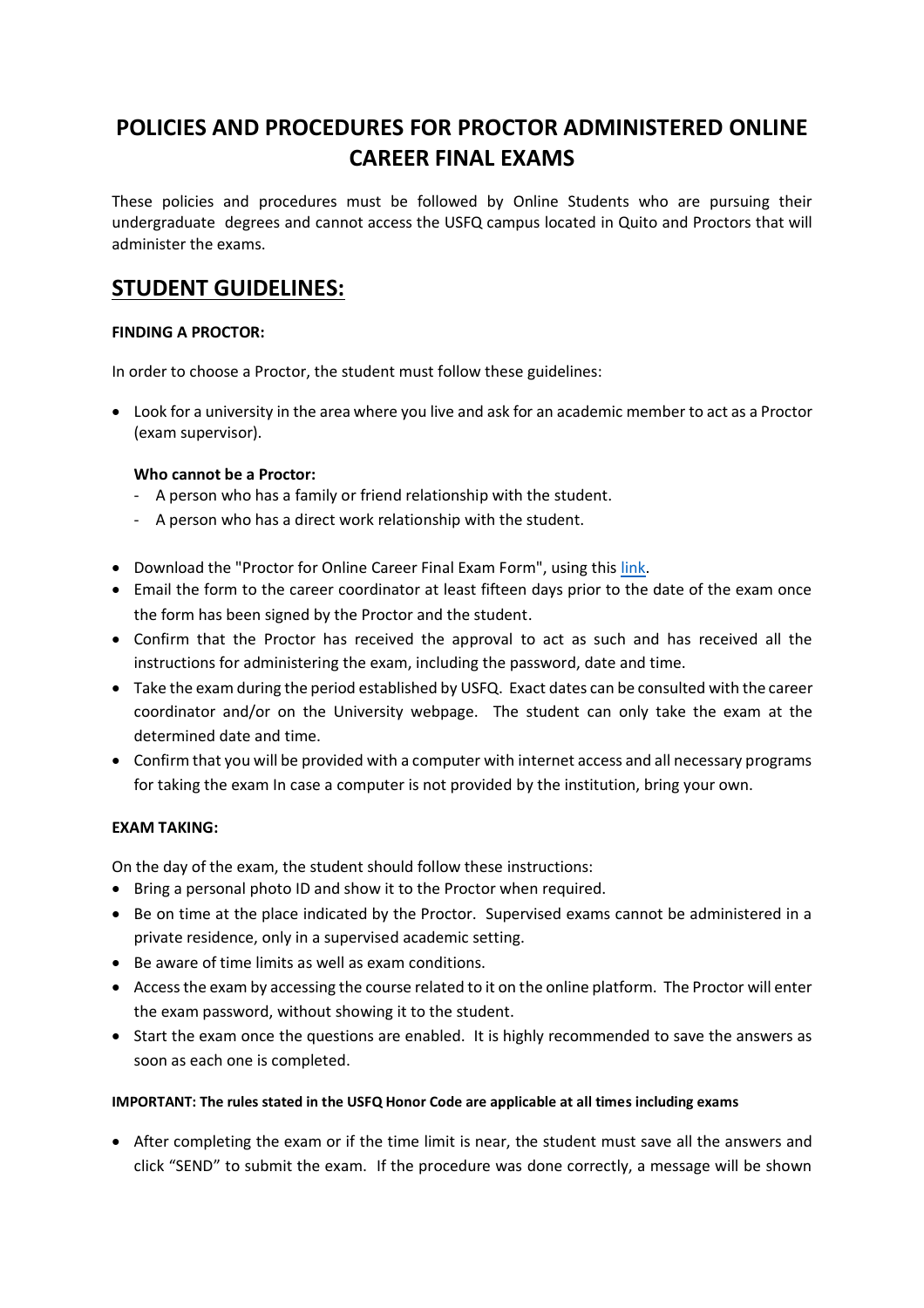(successfully completed). The Proctor must verify that the test is successfully completed and closed.

The results of the exams will be given to the student once it has been graded by the professor responsible of the exam, according to USFQ rules and dates.

### **PROCTOR GUIDELINES:**

### **BECOMING A PROCTOR:**

In order to be a Proctor, the guidelines mentioned below must be followed:

- Complete and sign the "Proctor for Online Career Final Exam Form" that should be provided by the student or downloaded from this [link.](http://www.usfq.edu.ec/programas_academicos/educacionenlinea/Documents/pro_graduacion/Proctor_for_Online_Career_Final_Exam_Form.pdf)
- Present your personal ID and documentation that verifies your work place and position at the University.
- Send an email to the USFQ career coordinator accepting the designation as Proctor, as signed in the "Proctor for Online Career Final Exam Form", including a scanned copy of documentation described above (as an attachment). This communication must be sent from the Proctor's institutional email address.
- Agree to all the responsibilities entrusted in the form and the Policies and Procedures.

### **IMPORTANT: The Proctor candidate cannot have a work, friend or family relationship with the student.**

- Once the signed form and the complete communication has been verified and accepted by the USFQ, the Proctor will receive a confirmation email.
- 24-48 hours before administering the exam the Proctor will receive an email with detailed instructions, password, date and time for the exam taking. The password must be kept safe and never revealed to the student.
- The Proctor should inform the student where the exam will be administered at the time established by the USFQ. Please note that supervised exams cannot be administered in a private residence, only in a supervised academic setting.

### **EXAM TAKING**

- Before starting the exam, the Proctor will verify the student's identity by requiring his/her picture ID.
- Before starting, the Proctor must communicate to the student what he/she is authorized to use during the exam (notes, calculator, other), as described in the exam instructions previously communicated and displayed at the beginning of the exam. The student´s cellphone and other electronic devices must be turned off and stored during the exam.
- Before starting, the Proctor should highly recommend that the student save all the answers to the exam questions as soon as they are responded.
- After the student accesses the exam by entering the course on the online platform, the Proctor will enter the password previously provided by the USFQ without allowing the student to see it. Once the questions are enable, the student begins.
- During the exam taking, the Proctor should ensure that the student is aware of the time limit..
- The Proctor should supervise the student during the exam and stop it if the student commits any inappropriate behavior or violates the USFQ Honor Code. If this happens, the Proctor will immediately notify the incident to the USFQ career coordinator.